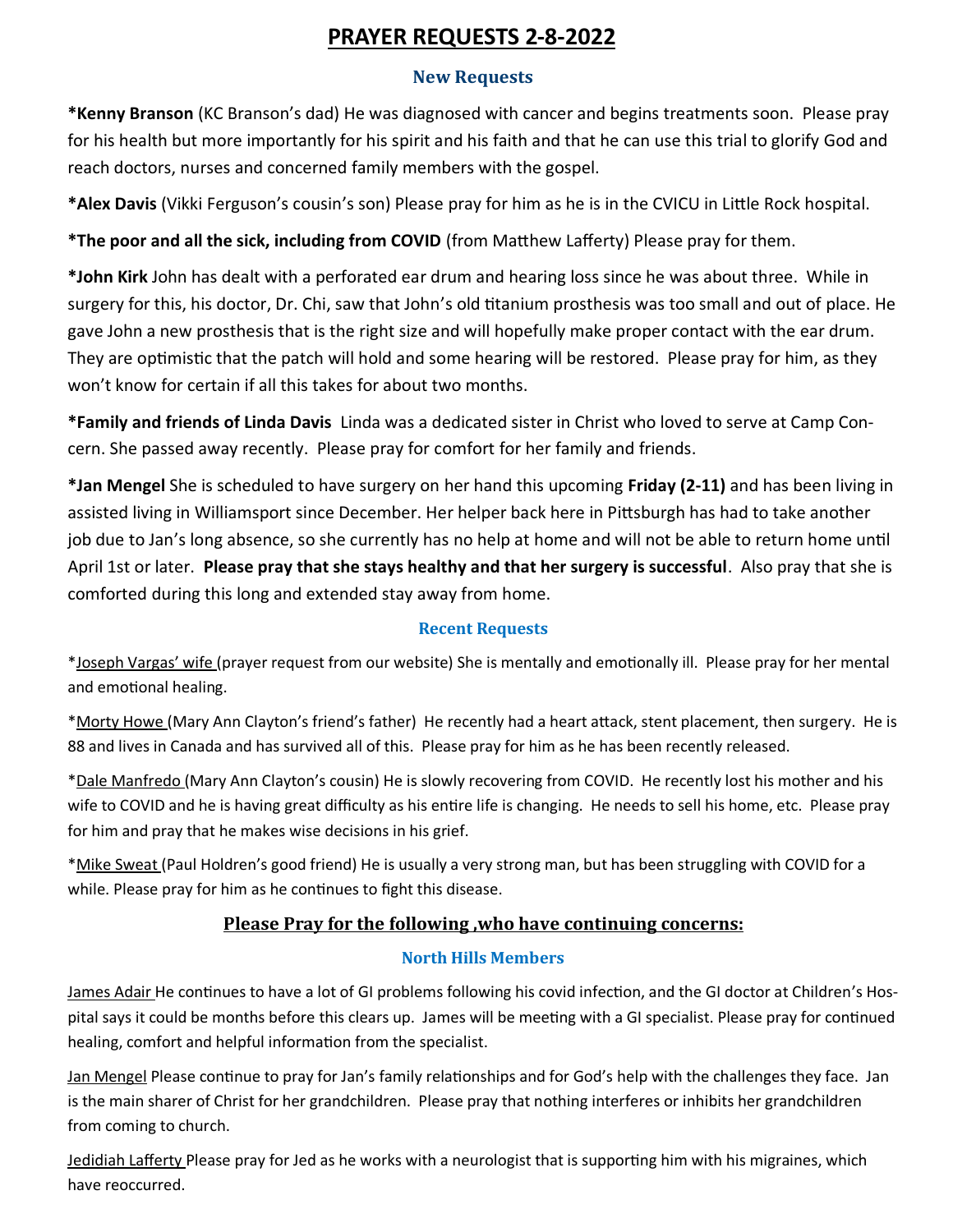Joan Wolfgong She had a procedure to place a shunt intended to stop the buildup of fluid in her abdomen. It will take a few weeks to determine how successfully the procedure controls the symptoms of her condition. Thank you for your prayers and we ask you to continue to pray that the procedure was fully efficacious.

Joey Plocki Joey had an extremely bad seizure recently. He then had an EEG done which showed some type of epilepsy. They are meeting with a neurologist about it. Please pray for Joey and his family.

Kat & George Gardner Continued prayers for Kat as she battles cancer. Also, pray for George's health as he helps Kat.

Wilma Prochaska She has a heart condition that restricts her activity and her ability to get out. Please pray for her.

#### **Friends and Family**

Cindy Nuckolls (Vivian Parker's daughter's, Holly, Mother-in-law) Her cancer has metastasized and Cindy is struggling with her chemo. Please keep her in prayer.

Dennis Prochaska (Wilma Prochaska's nephew) Please pray for Dennis's strength and comfort. Also pray for his family. He is diagnosed with ALS (Lou Gehrig's disease). Update: Dennis is now in need of help with his daily activities. His three grown sons, who don't live far and his fiancé are all sharing the responsibility. They are taking it one day at a time. Please pray for strength and peace for all of them.

Drew (Seth Tichenor's good friend's brother) He has been diagnosed with stage 4 pancreatic cancer. He is in his early 40s and is receiving chemo. Please pray for comfort as he and the family deal with this.

Jenny Lafferty's mom They received disappointing news as the surgeon discovered that there is a broader distribution of cancer in her lung. They stopped the surgery that would have removed part of her lung and will proceed with a recommended systemic treatment based on the DNA sequencing her cancer cells. Please continue to pray for her and her family.

Justin Aikens (Susan Parson's brother) He is in need of a living donor for a liver transplant. Please pray that he is able to find a match/someone willing to donate part of their liver for him very soon.

Karen & 12 year old son (Phyllis Renner's co-worker) Karen's son was diagnosed with Lymphoma and will have to undergo chemotherapy. Please pray for them.

Katelyn Dougan (the Feather's friend) Katelyn was diagnosed with stage 1 breast cancer and has already started chemo. Please keep her and her family in your prayers throughout the next several months of treatment.

Levi and Lainey Chisholm (Friends of the Steigerwalds) They are 2 year old twins that had a bad accident. Praises that Lainey is coming along! But, Levi is showing signs of severe brain damage. Please pray for healing for both with special prayers of a miracle for Levi.

Louise Craft **(**Amy McCumsey's aunt) Please pray for her as she has colon cancer. Prayers for continued positive health are appreciated.

Millie (Walt Rauch's mom) She has finished her radiation and chemo treatments for throat cancer. She is being encouraged to eat soft foods. A scan will be done in a couple months to see how the tumor has been affected. Please continue to pray for her.

Pam Kos (Tom Kos's sister-in-law) Prayers while she continues her kidney dialyses.

Pat (Jenny Lafferty's aunt) She was diagnosed with a very aggressive lung cancer that has already spread many places in her body. She has less than three months to live without treatment. She, however, is choosing treatment of chemo and radiation. She is in a lot of pain. Please pray for her healing.